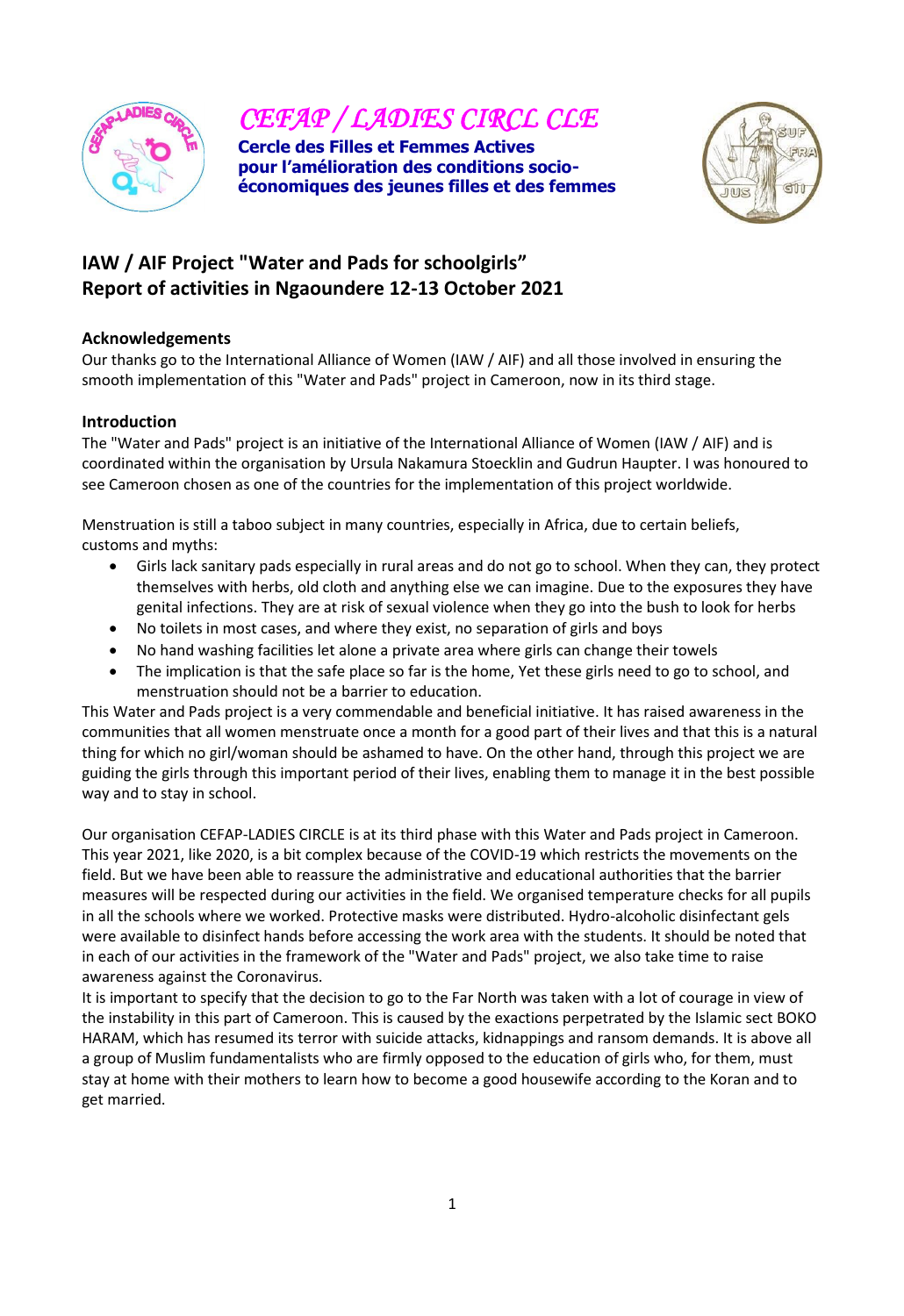## **Detailed narrative report of the activities in Ngaoundéré in the Great North of Cameroon**

The activities of the "Water and Pads" project in Cameroon aim to

- break down barriers and taboos around menstruation
- help young girls in local (rural) communities to stay in school during their menstrual period through good menstrual hygiene management
- promote health education while increasing girls' knowledge of their sexual and reproductive health rights
- relaunch advocacy for gender equality, hence our choice to involve male students in field activities
- develop girls' self-confidence from the time of puberty, which is an important transition for them in becoming a woman
- Involve other civil society organisations here in Cameroon, the media as well as the entire educational community (parents, teachers, etc.) in the activities for a wide dissemination of information in favour of a better management of menstrual hygiene by girls in rural areas.

In concrete terms, the activities carried out in Ngaoundéré took place from 11 to 14 October 2021.

With the support of six volunteers, we organised information, education and communication sessions in five schools for pupils with the participation of parents, teachers and the media.

List of schools and high schools : Tike Ngaoundéré public school Gada Dang Public School Béka Hosséré High School Technical High School of Ngaoundéré Mardock Lycée Technique principal de Ngaoundéré

Our methodology consisted of sharing the knowledge with the students. We had a question and answer phase in the form of a quiz to ensure that the information had been well assimilated.

At the end, the students received prizes consisting of sanitary towels, T-shirts, hydroalcoholic gel and some school supplies. The students were also given refreshments.

The following books were distributed: La Puberté et l'hygiène menstruelle, Devenir une femme en toute sérénité, ABC of being a girl, Entering Womanhood

# **Findings from the field:**

- Long distances between schools and homes, which exposes girls to regular sexual harassment and rape on the way to school
- No water in schools, let alone latrines
- Context of Muslim belief with strong resistance to the education of girls who must be married by the age of 13-15
- Excellent reception of the project by the educational community and the administrative authorities
- Successful advocacy with traditional leaders.

#### **Conclusion and perspectives**

In conclusion, I can safely say that the project has been very well received by the whole educational community. We are honoured and especially satisfied with the results and feedback.

Our team has been congratulated by the administrative and traditional authorities. The pupils who benefited from the project promised to put their knowledge into practice. The girls promised to be wise and to concentrate on their education. They want to be advocates for girls' rights to education and for healthy menstrual hygiene management in schools, all in their respective local communities. We have set up clubs in the different schools

We have set up **"IAW -Puberty and menstrual hygiene: let's talk about it"** clubs in the different schools.